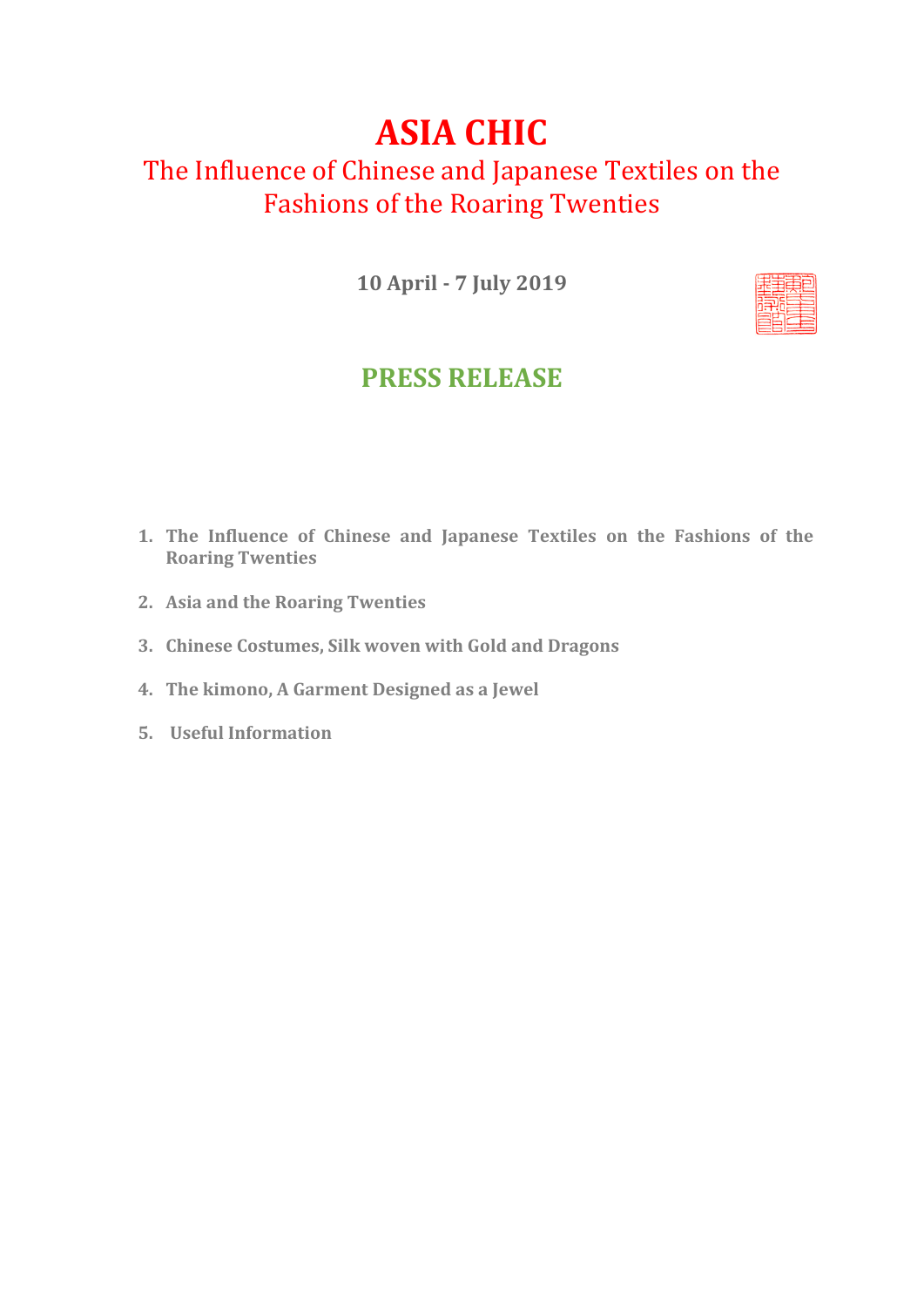#### **1. The Influence of Chinese and Japanese Textiles on the Fashions of the Roaring Twenties**

During the early decades of the 20<sup>th</sup> century, the materials, forms, motifs and colour combinations of Asian clothing had a profound influence on European fashion. The discovery of the kimono in particular, with its loose cut and flowing lines, and the diversity of its patterns, fascinated the great couturiers. It made it possible to liberate women from the wearing of a corset and social constraints, while also offering them a new and daring elegance with exotic tones.

In France, around the 1920s, a great number of magazines written for and about women were founded. The *Gazette du bon ton, art, modes et frivolités* was one of the best to reflect the period, but there were also *Modes et manières d'aujourd'hui*, *Costumes parisiens, Journal des dames et des modes*, the French version of *Vogue* and *Les Modes*, for example. They offered advice on different topics, such as home decoration, lifestyles, the theatre, fashionable holiday resorts, and of course fashion, all abundantly illustrated with colour plates. These were generally created from a drawing whose outlines were first engraved, then printed with black ink. The areas within the outlines were then filled in with watercolours or gouaches, applied using a stencil. The composition of the images, the different stages of their production, and the themes developed all strongly resemble the Japanese woodblock prints by which they were inspired.

The Baur Foundation in Geneva has a sufficiently ample and representative collection of Asian textiles to provide a comparison with the Western fashions of this period. The remarkable encounter of the two has given rise to an exhibition and catalogue in which designs by Parisian creators are displayed alongside pieces of contemporary Far Eastern textiles. The accompanying book makes it possible also to publish the donations of Japanese kimonos and other clothes received by the Baur Foundation – including the Sato Mariko (2008) and Sugawara Keiko (2015) donations – but also certain Chinese textiles that add to the richness of the institution's collections.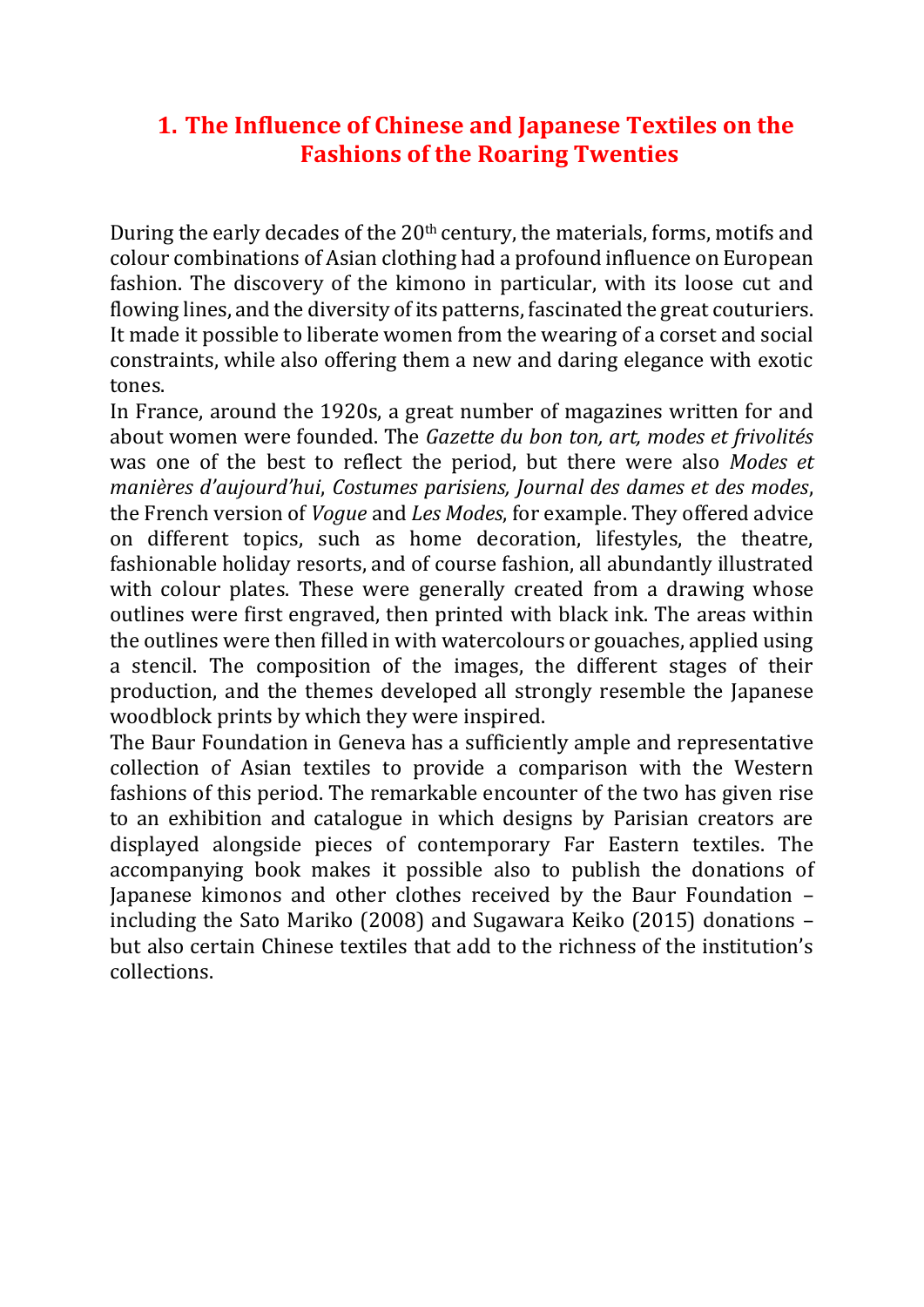### **2. Asia and the Roaring Twenties**

In the late  $19<sup>th</sup>$  century and the first decades of the  $20<sup>th</sup>$  century two important art movements developed that owed much to the wave of influences arriving from Asia. Art Nouveau, and later Art Deco, were both an upshot of a society undergoing profound change. The former, which came into being at the turn of the 20<sup>th</sup> century, faded soon after, swept away by the tumult of World War I. The second appeared during the 1920s, rather like a reminiscence of Art Nouveau. Very quickly, however, Art Deco began to explore new ideas and developed until, in turn, World War II brought an end to its existence. The period focused on, called the Roaring Twenties, lay between the two wars and opens a window on a world experiencing rapid change.

Asia was present in both in different forms, and particularly in the dress of a new class of women gaining in independence. Oriental costumes, tunics, pleated skirts, Chinese hats, kimonos, Japanese belts, and various effects created by dyeing, embroidery and different weaves stimulated the imagination of designers searching for styles of dress better suited to this new existence. Women became emancipated, and their forms of dress had to correspond to this lifestyle. To satisfy this need, creators drew inspiration from many sources. In 1923 one critic commented, "We find ourselvesin the midst of the *Thousand and One Nights*, as it is the East and China that have inspired and promote many of the most sensational styles".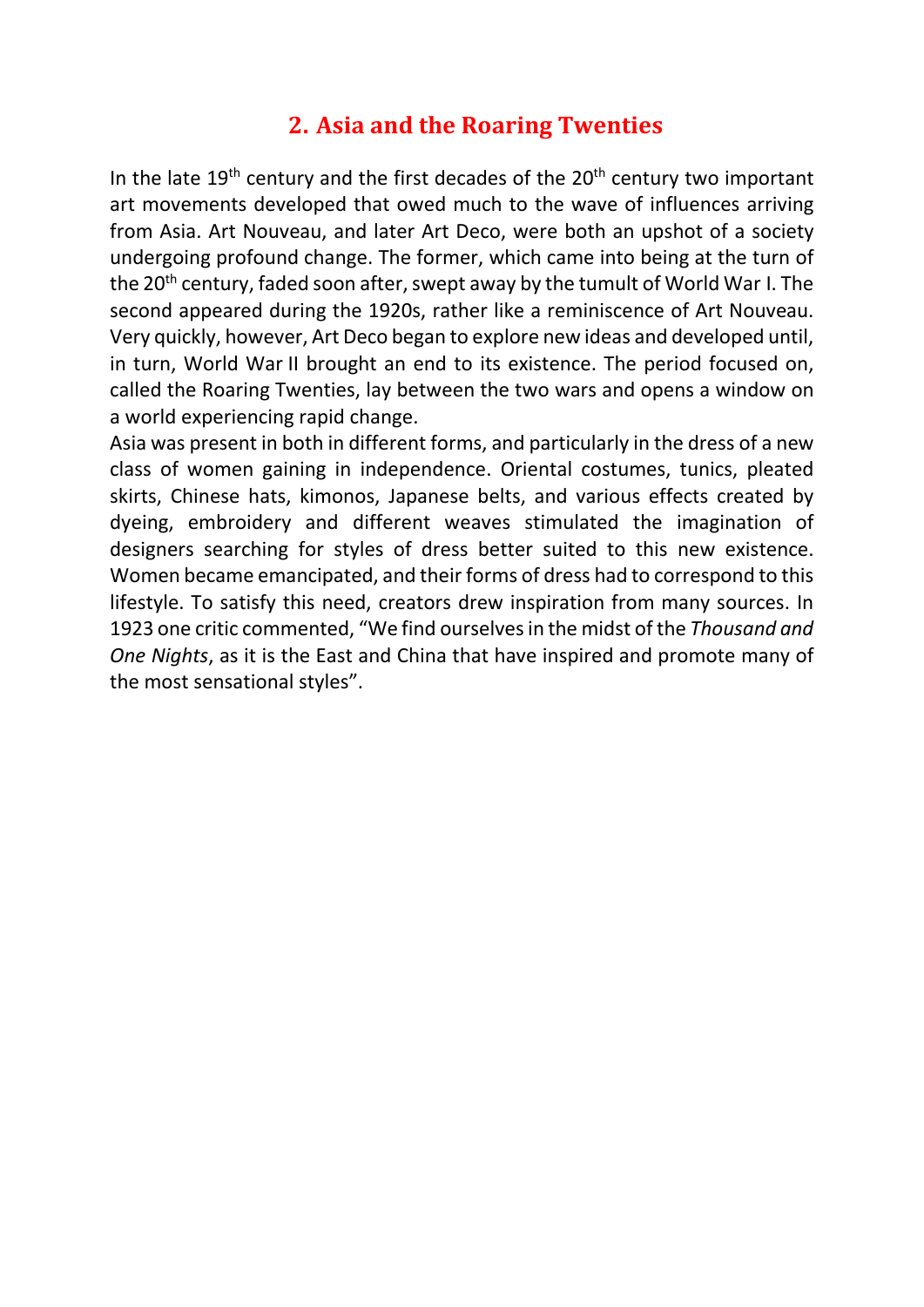#### **3. Chinese Costumes, Silk Woven with Gold and Dragons**

The discovery of silk thread and the many possible ways it could be treated and woven lie at the heart of Chinese culture. Long a mysterious material, this precious thread stimulated the desire and interest of consumers. The ruling class naturally took control of its production and adorned themselves with it as silk became an attribute inseparable from power. Silk therefore became an integral part of Chinese dress.

During the Qing dynasty, traditional dress was generally a flared tunic with long sleeves. Women also wore trousers or a pleated skirt with a jacket. However, the most striking characteristic was their decorative motifs and the significance of these. In China, designs are endowed with apotropaic powers. Hence, the Son of Heaven and the mandarins who represented him had to wear stately and protective images. The decorative language depicted on official costumes followed precise rules that were indicative of both the wearer's function and rank. Women's clothing was less strictly regulated. They could wear the hierarchical emblems of their husbands at formal ceremonies, while dressing in a less rigorous manner in private. They tended to prefer auspicious motifs to protect their household. These traditions and China's sumptuary laws were not however always understood in Europe, and what was retained of Chinese costumes there was the richness of the materials and their decoration, the brightness of the colours and the variety of their decorative patterns.

It was precisely these compositions, filled with real and imaginary creatures, scattered with flowers, birds, butterflies and insects in a magical natural setting, that excited the imagination of Western creators. Silk, with its dazzling colours, softness and embroideries featuring dragons and phoenixes, and their motifs sewn with gold thread, prompted an outpouring of interpretations in haute-couture designs during the 1920s.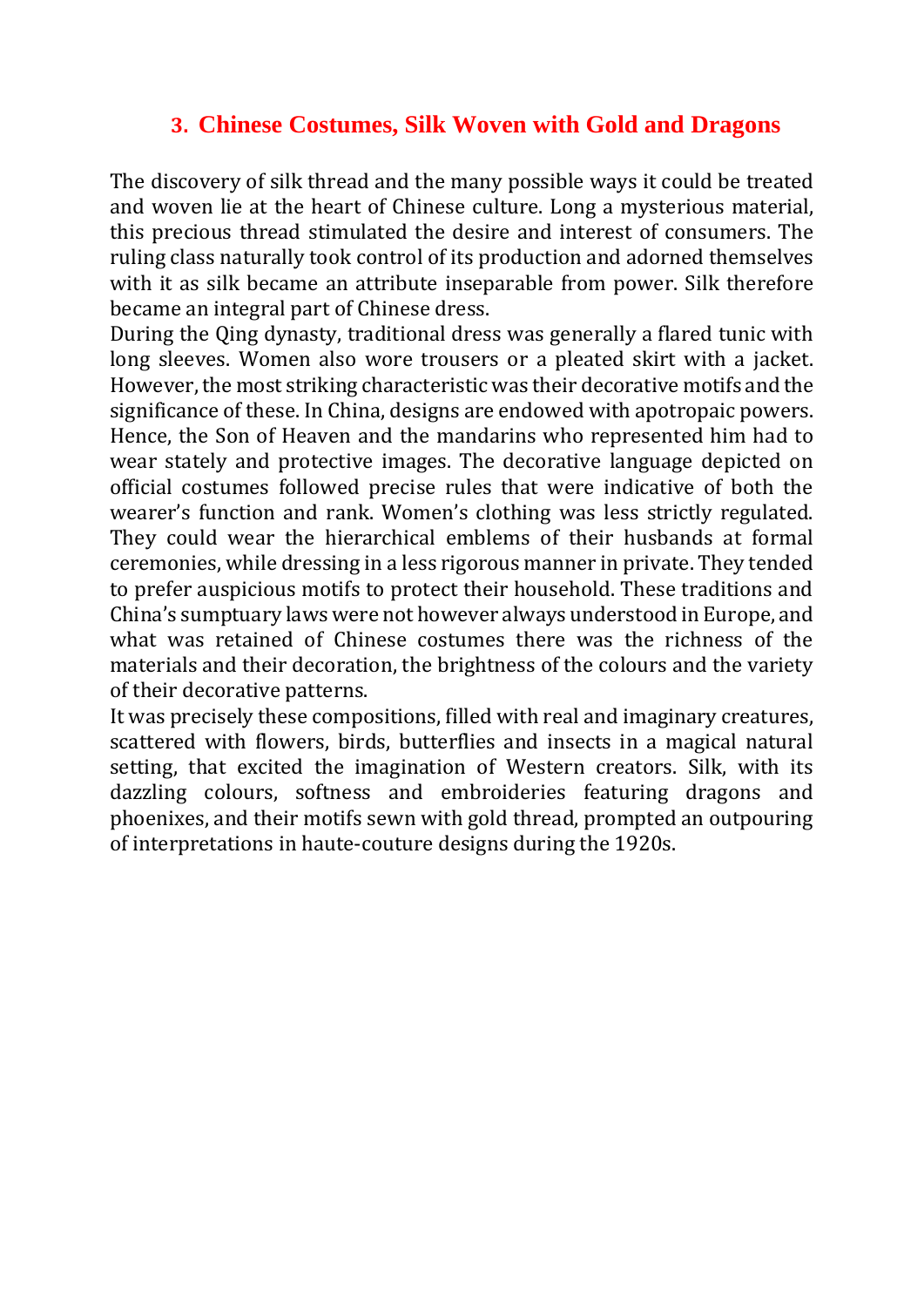#### **4. The Kimono, a Garment Designed as a Jewel**

The traditional Japanese item of clothing was worn by men and women of all social standing. It is a sort of loose, straight-cut coat held at the waist by a knotted belt. Its manufacture was economical in terms of material as the different elements of the pattern are designed to fit into a single bolt width with no offcuts. Once made, a kimono folds easily along its main seams. The apparent simplicity of this belies a complex tradition that governs its usage. The length of the sleeves, the colours, motifs, lining, *mon* family crests and the material from which it is made, all reflect the status of its wearer. In the past, when a young girl from a good family married, a complete set of kimonos and belts to be worn at all the different stages of her life would be prepared in advance by her relatives. This set, which had to reflect her personal standing, would be presented in front of everyone before the ceremony. This symbolic trousseau was complemented by family belongings, thus handing down to the bride part of her personal history, which she would in turn pass on.

In Japan, the magnificence of the garment or the knot with which the *obi* is tied have the function of finery as Japanese women do not wear jewels, with the exception of a few combs inserted in their hair or a precious object such as a belt ornament, a fan, or a case slipped in the opening of her robe. Consequently, craftsmen competed with one another in inventiveness in the decoration on bolts of silk, which were designed as though they were pieces of jewellery. These specificities did not escape the knowledgeable gaze of Parisian couturiers, who were greatly inspired by them. Like Chinese clothes, kimonos offered them an unexpected source of technical and aesthetic innovation, something they ardently sought.